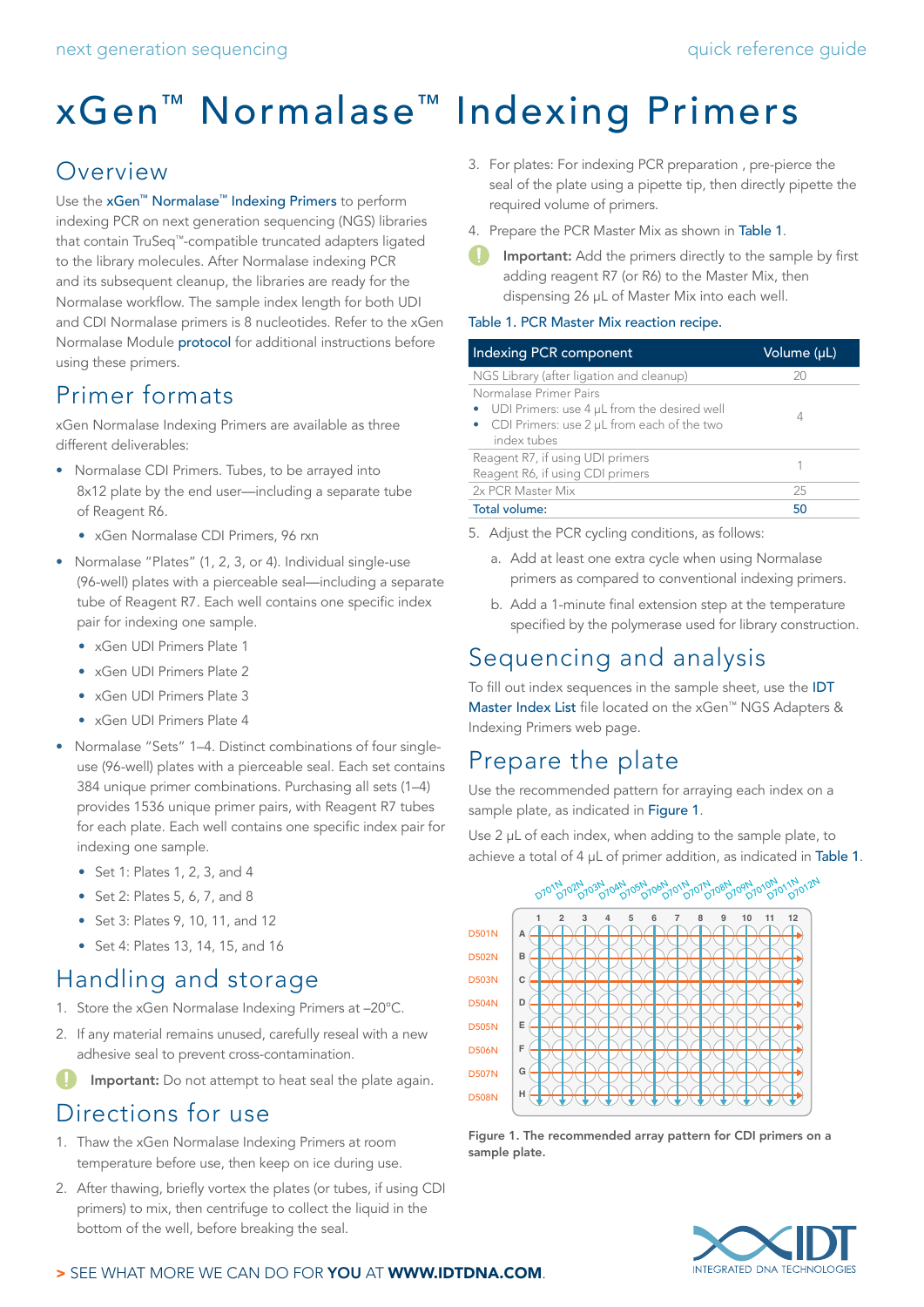# Plate layouts

### 10009795 - xGen™ Normalase™ UDI Primers Set 1 (Normalase UDI Index Plates 1–4: 10009796, 10009797, 10009798, 10009799)

#### [10009796](https://www.idtdna.com/site/order/stock/partnbr/10009796) - xGen™ Normalase™ UDI Primers Plate 1

|              | 4            | $\overline{2}$ | 3            | $\overline{4}$ | 5.           | 6            | 7            | $\overline{8}$ | 9            | 10           | 11           | 12           |
|--------------|--------------|----------------|--------------|----------------|--------------|--------------|--------------|----------------|--------------|--------------|--------------|--------------|
| A            | <b>SU001</b> | <b>SU009</b>   | SU017        | <b>SU025</b>   | <b>SU033</b> | SU041        | SU049        | <b>SU057</b>   | SU065        | <b>SU073</b> | <b>SU081</b> | <b>SU089</b> |
| B.           | <b>SU002</b> | <b>SU010</b>   | <b>SU018</b> | <b>SU026</b>   | <b>SU034</b> | <b>SU042</b> | <b>SU050</b> | <b>SU058</b>   | <b>SU066</b> | <b>SU074</b> | <b>SU082</b> | <b>SU090</b> |
| $\mathsf{C}$ | <b>SU003</b> | SU011          | SU019        | <b>SU027</b>   | <b>SU035</b> | SU043        | SU051        | SU059          | SU067        | <b>SU075</b> | <b>SU083</b> | SU091        |
| D            | <b>SU004</b> | SU012          | <b>SU020</b> | <b>SU028</b>   | <b>SU036</b> | <b>SU044</b> | <b>SU052</b> | <b>SU060</b>   | <b>SU068</b> | <b>SU076</b> | <b>SU084</b> | SU092        |
| Е.           | <b>SU005</b> | SU013          | SU021        | <b>SU029</b>   | <b>SU037</b> | SU045        | <b>SU053</b> | SU061          | SU069        | <b>SU077</b> | <b>SU085</b> | SU093        |
| F.           | <b>SU006</b> | <b>SU014</b>   | <b>SU022</b> | <b>SU030</b>   | <b>SU038</b> | <b>SU046</b> | <b>SU054</b> | SU062          | <b>SU070</b> | <b>SU078</b> | <b>SU086</b> | <b>SU094</b> |
| G            | <b>SU007</b> | SU015          | <b>SU023</b> | SU031          | <b>SU039</b> | <b>SU047</b> | <b>SU055</b> | SU063          | SU071        | <b>SU079</b> | <b>SU087</b> | <b>SU095</b> |
| н            | <b>SU008</b> | SU016          | <b>SU024</b> | <b>SU032</b>   | <b>SU040</b> | <b>SU048</b> | <b>SU056</b> | SU064          | <b>SU072</b> | <b>SU080</b> | <b>SU088</b> | <b>SU096</b> |

#### [10009797](https://www.idtdna.com/site/order/stock/partnbr/10009797) - xGen™ Normalase™ UDI Primers Plate 2

|              | 1            | 2            | 3            | $\overline{4}$ | 5            | 6            | 7.           | 8            | <u> 19</u>   | 10           | 11           | 12           |
|--------------|--------------|--------------|--------------|----------------|--------------|--------------|--------------|--------------|--------------|--------------|--------------|--------------|
| A            | <b>SU097</b> | <b>SU105</b> | <b>SU113</b> | SU121          | <b>SU129</b> | <b>SU137</b> | <b>SU145</b> | <b>SU153</b> | SU161        | SU169        | <b>SU177</b> | <b>SU185</b> |
| B            | <b>SU098</b> | SU106        | <b>SU114</b> | <b>SU122</b>   | <b>SU130</b> | <b>SU138</b> | SU146        | <b>SU154</b> | SU162        | <b>SU170</b> | <b>SU178</b> | <b>SU186</b> |
| $\mathsf{C}$ | <b>SU099</b> | <b>SU107</b> | <b>SU115</b> | <b>SU123</b>   | SU131        | SU139        | <b>SU147</b> | SU155        | SU163        | SU171        | <b>SU179</b> | <b>SU187</b> |
| D            | <b>SU100</b> | <b>SU108</b> | SU116        | <b>SU124</b>   | <b>SU132</b> | <b>SU140</b> | <b>SU148</b> | SU156        | SU164        | <b>SU172</b> | <b>SU180</b> | <b>SU188</b> |
| Е.           | SU101        | SU109        | <b>SU117</b> | <b>SU125</b>   | <b>SU133</b> | <b>SU141</b> | SU149        | SU157        | SU165        | <b>SU173</b> | <b>SU181</b> | <b>SU189</b> |
| F.           | <b>SU102</b> | SU110        | <b>SU118</b> | <b>SU126</b>   | <b>SU134</b> | <b>SU142</b> | <b>SU150</b> | <b>SU158</b> | SU166        | <b>SU174</b> | <b>SU182</b> | <b>SU190</b> |
| G.           | <b>SU103</b> | <b>SU111</b> | <b>SU119</b> | <b>SU127</b>   | <b>SU135</b> | <b>SU143</b> | SU151        | SU159        | SU167        | <b>SU175</b> | <b>SU183</b> | SU191        |
| н            | <b>SU104</b> | SU112        | <b>SU120</b> | <b>SU128</b>   | SU136        | <b>SU144</b> | SU152        | SU160        | <b>SU168</b> | <b>SU176</b> | <b>SU184</b> | SU192        |

#### [10009798](https://www.idtdna.com/site/order/stock/partnbr/10009798) - xGen™ Normalase™ UDI Primers Plate 3

|              |              | 2            | 3            | $\vert 4 \vert$ | 5            | 6            | 7            | 8            | 9                 | 10                | 11           | 12           |
|--------------|--------------|--------------|--------------|-----------------|--------------|--------------|--------------|--------------|-------------------|-------------------|--------------|--------------|
| A            | <b>SU193</b> | SU201        | <b>SU209</b> | SU217           | <b>SU225</b> | <b>SU233</b> | SU241        | SU249        | SU257             | SU265             | <b>SU273</b> | SU281        |
| B.           | <b>SU194</b> | <b>SU202</b> | SU210        | SU218           | <b>SU226</b> | <b>SU234</b> | <b>SU242</b> | <b>SU250</b> | <b>SU258</b>      | SU <sub>266</sub> | <b>SU274</b> | <b>SU282</b> |
| $\mathsf{C}$ | <b>SU195</b> | <b>SU203</b> | SU211        | SU219           | <b>SU227</b> | <b>SU235</b> | <b>SU243</b> | SU251        | SU259             | SU <sub>267</sub> | <b>SU275</b> | <b>SU283</b> |
| D            | <b>SU196</b> | <b>SU204</b> | SU212        | <b>SU220</b>    | <b>SU228</b> | SU236        | <b>SU244</b> | <b>SU252</b> | <b>SU260</b>      | <b>SU268</b>      | SU276        | <b>SU284</b> |
| E.           | <b>SU197</b> | <b>SU205</b> | SU213        | SU221           | <b>SU229</b> | <b>SU237</b> | <b>SU245</b> | <b>SU253</b> | SU <sub>261</sub> | SU <sub>269</sub> | <b>SU277</b> | <b>SU285</b> |
| F.           | <b>SU198</b> | <b>SU206</b> | SU214        | <b>SU222</b>    | <b>SU230</b> | <b>SU238</b> | <b>SU246</b> | <b>SU254</b> | SU262             | <b>SU270</b>      | <b>SU278</b> | <b>SU286</b> |
| G.           | <b>SU199</b> | <b>SU207</b> | SU215        | <b>SU223</b>    | <b>SU231</b> | <b>SU239</b> | <b>SU247</b> | <b>SU255</b> | SU <sub>263</sub> | SU271             | <b>SU279</b> | <b>SU287</b> |
| н            | <b>SU200</b> | <b>SU208</b> | SU216        | <b>SU224</b>    | <b>SU232</b> | <b>SU240</b> | <b>SU248</b> | SU256        | SU264             | SU272             | <b>SU280</b> | <b>SU288</b> |

#### [10009799](https://www.idtdna.com/site/order/stock/partnbr/10009799) - xGen™ Normalase™ UDI Primers Plate 4

|              | 1            | 2            | 3            | 4            | 5            | 6            | 7            | 8            | 9            | 10 <sup>°</sup> | 11           | 12           |
|--------------|--------------|--------------|--------------|--------------|--------------|--------------|--------------|--------------|--------------|-----------------|--------------|--------------|
| A            | <b>SU289</b> | <b>SU297</b> | <b>SU305</b> | SU313        | SU321        | <b>SU329</b> | <b>SU337</b> | <b>SU345</b> | <b>SU353</b> | SU361           | SU369        | <b>SU377</b> |
| B            | <b>SU290</b> | <b>SU298</b> | SU306        | SU314        | <b>SU322</b> | <b>SU330</b> | <b>SU338</b> | SU346        | <b>SU354</b> | SU362           | <b>SU370</b> | <b>SU378</b> |
| $\mathsf{C}$ | SU291        | <b>SU299</b> | <b>SU307</b> | SU315        | <b>SU323</b> | SU331        | <b>SU339</b> | SU347        | SU355        | SU363           | SU371        | SU379        |
| D            | <b>SU292</b> | <b>SU300</b> | <b>SU308</b> | SU316        | <b>SU324</b> | <b>SU332</b> | <b>SU340</b> | <b>SU348</b> | <b>SU356</b> | SU364           | SU372        | <b>SU380</b> |
| E.           | SU293        | SU301        | SU309        | SU317        | <b>SU325</b> | <b>SU333</b> | SU341        | SU349        | <b>SU357</b> | SU365           | <b>SU373</b> | <b>SU381</b> |
| F.           | <b>SU294</b> | <b>SU302</b> | SU310        | <b>SU318</b> | <b>SU326</b> | <b>SU334</b> | <b>SU342</b> | <b>SU350</b> | <b>SU358</b> | <b>SU366</b>    | SU374        | <b>SU382</b> |
| G.           | <b>SU295</b> | <b>SU303</b> | SU311        | SU319        | <b>SU327</b> | <b>SU335</b> | <b>SU343</b> | SU351        | <b>SU359</b> | SU367           | <b>SU375</b> | <b>SU383</b> |
| H.           | <b>SU296</b> | <b>SU304</b> | SU312        | <b>SU320</b> | <b>SU328</b> | <b>SU336</b> | <b>SU344</b> | <b>SU352</b> | SU360        | <b>SU368</b>    | SU376        | <b>SU384</b> |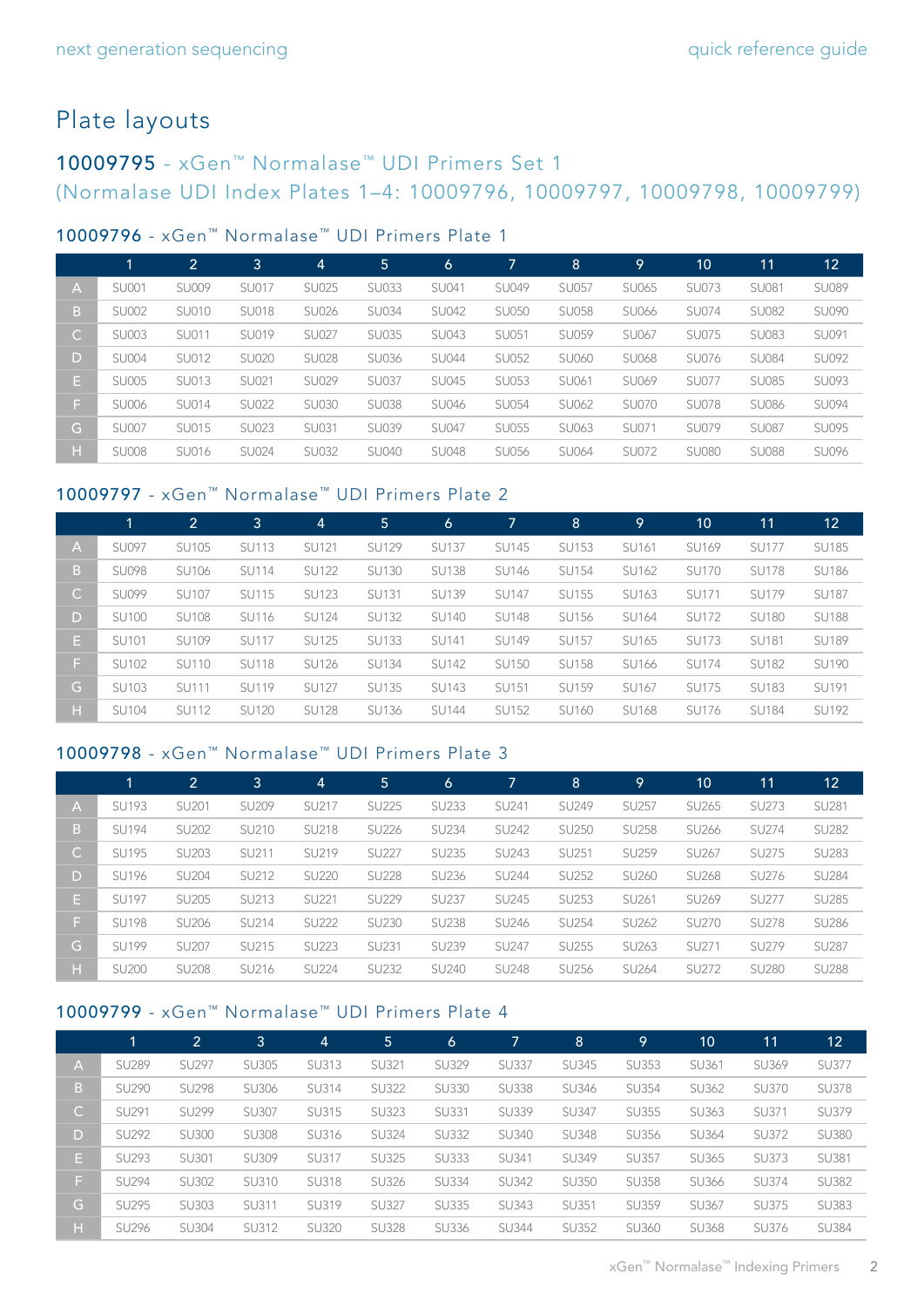### [10009800](https://www.idtdna.com/site/order/stock/partnbr/10009800) - xGen™ Normalase™ UDI Primers Set 2 (Normalase UDI Index Plates 5–8)

#### X91096-5–PLATE

|              |              | $\overline{2}$ | 3            | 4     | 5            | 6            | 7            | $\overline{8}$ | 9            | 10           | 11           | 12           |
|--------------|--------------|----------------|--------------|-------|--------------|--------------|--------------|----------------|--------------|--------------|--------------|--------------|
| A            | <b>SU385</b> | <b>SU393</b>   | SU401        | SU409 | SU417        | <b>SU425</b> | SU433        | SU441          | <b>SU449</b> | SU457        | SU465        | SU473        |
| B.           | <b>SU386</b> | <b>SU394</b>   | SU402        | SU410 | <b>SU418</b> | <b>SU426</b> | SU434        | <b>SU442</b>   | <b>SU450</b> | <b>SU458</b> | SU466        | SU474        |
| $\mathsf{C}$ | <b>SU387</b> | <b>SU395</b>   | SU403        | SU411 | SU419        | <b>SU427</b> | SU435        | <b>SU443</b>   | SU451        | SU459        | SU467        | SU475        |
| D            | <b>SU388</b> | <b>SU396</b>   | SU404        | SU412 | <b>SU420</b> | <b>SU428</b> | SU436        | <b>SU444</b>   | SU452        | SU460        | <b>SU468</b> | SU476        |
| E.           | <b>SU389</b> | <b>SU397</b>   | SU405        | SU413 | SU421        | <b>SU429</b> | <b>SU437</b> | <b>SU445</b>   | SU453        | SU461        | SU469        | <b>SU477</b> |
| F.           | <b>SU390</b> | <b>SU398</b>   | <b>SU406</b> | SU414 | <b>SU422</b> | SU430        | <b>SU438</b> | <b>SU446</b>   | SU454        | SU462        | <b>SU470</b> | <b>SU478</b> |
| G.           | SU391        | <b>SU399</b>   | <b>SU407</b> | SU415 | <b>SU423</b> | SU431        | SU439        | <b>SU447</b>   | <b>SU455</b> | SU463        | SU471        | SU479        |
| н            | <b>SU392</b> | <b>SU400</b>   | <b>SU408</b> | SU416 | <b>SU424</b> | SU432        | <b>SU440</b> | <b>SU448</b>   | SU456        | SU464        | SU472        | <b>SU480</b> |

#### X91096-6–PLATE

|              | 1            | $\overline{2}$ | 3            | 4            | 5            | 6            | 7            | 8            | 9            | 10           | 11                | $12 \overline{ }$ |
|--------------|--------------|----------------|--------------|--------------|--------------|--------------|--------------|--------------|--------------|--------------|-------------------|-------------------|
| A            | SU481        | <b>SU489</b>   | <b>SU497</b> | <b>SU505</b> | SU513        | SU521        | <b>SU529</b> | <b>SU537</b> | <b>SU545</b> | <b>SU553</b> | SU <sub>561</sub> | SU569             |
| B.           | <b>SU482</b> | <b>SU490</b>   | <b>SU498</b> | <b>SU506</b> | SU514        | <b>SU522</b> | <b>SU530</b> | <b>SU538</b> | SU546        | <b>SU554</b> | SU562             | <b>SU570</b>      |
| $\mathsf{C}$ | <b>SU483</b> | SU491          | <b>SU499</b> | <b>SU507</b> | SU515        | <b>SU523</b> | <b>SU531</b> | <b>SU539</b> | <b>SU547</b> | <b>SU555</b> | SU <sub>563</sub> | SU571             |
| D            | <b>SU484</b> | SU492          | <b>SU500</b> | <b>SU508</b> | SU516        | <b>SU524</b> | <b>SU532</b> | <b>SU540</b> | <b>SU548</b> | <b>SU556</b> | SU564             | <b>SU572</b>      |
| Е.           | <b>SU485</b> | SU493          | <b>SU501</b> | <b>SU509</b> | SU517        | <b>SU525</b> | <b>SU533</b> | SU541        | SU549        | <b>SU557</b> | SU565             | <b>SU573</b>      |
| F.           | <b>SU486</b> | SU494          | <b>SU502</b> | SU510        | <b>SU518</b> | <b>SU526</b> | <b>SU534</b> | <b>SU542</b> | <b>SU550</b> | <b>SU558</b> | <b>SU566</b>      | SU574             |
| G            | <b>SU487</b> | SU495          | <b>SU503</b> | SU511        | SU519        | <b>SU527</b> | <b>SU535</b> | <b>SU543</b> | SU551        | <b>SU559</b> | SU567             | <b>SU575</b>      |
| H.           | <b>SU488</b> | SU496          | <b>SU504</b> | <b>SU512</b> | <b>SU520</b> | <b>SU528</b> | <b>SU536</b> | <b>SU544</b> | <b>SU552</b> | <b>SU560</b> | <b>SU568</b>      | SU576             |

#### X91096-7–PLATE

|              | 1            | 2            | 3            | 4     | 5.    | 6     | 7            | 8            | 9            | 10    | 11    | 12    |
|--------------|--------------|--------------|--------------|-------|-------|-------|--------------|--------------|--------------|-------|-------|-------|
| A            | <b>SU577</b> | <b>SU585</b> | SU593        | SU601 | SU609 | SU617 | SU625        | SU633        | SU641        | SU649 | SU657 | SU665 |
| B.           | <b>SU578</b> | <b>SU586</b> | <b>SU594</b> | SU602 | SU610 | SU618 | SU626        | SU634        | SU642        | SU650 | SU658 | SU666 |
| $\mathsf{C}$ | <b>SU579</b> | <b>SU587</b> | <b>SU595</b> | SU603 | SU611 | SU619 | SU627        | SU635        | SU643        | SU651 | SU659 | SU667 |
| D            | <b>SU580</b> | <b>SU588</b> | <b>SU596</b> | SU604 | SU612 | SU620 | <b>SU628</b> | SU636        | SU644        | SU652 | SU660 | SU668 |
| Е.           | <b>SU581</b> | <b>SU589</b> | <b>SU597</b> | SU605 | SU613 | SU621 | SU629        | SU637        | SU645        | SU653 | SU661 | SU669 |
| F.           | <b>SU582</b> | <b>SU590</b> | <b>SU598</b> | SU606 | SU614 | SU622 | SU630        | <b>SU638</b> | SU646        | SU654 | SU662 | SU670 |
| G.           | <b>SU583</b> | SU591        | <b>SU599</b> | SU607 | SU615 | SU623 | SU631        | SU639        | SU647        | SU655 | SU663 | SU671 |
| н            | <b>SU584</b> | <b>SU592</b> | SU600        | SU608 | SU616 | SU624 | SU632        | <b>SU640</b> | <b>SU648</b> | SU656 | SU664 | SU672 |

#### X91096-8–PLATE

|              | 1            | 2            | 3     | $\overline{4}$ | 5            | 6            | 7            | 8            | .91          | 10           | 11           | 12           |
|--------------|--------------|--------------|-------|----------------|--------------|--------------|--------------|--------------|--------------|--------------|--------------|--------------|
| A            | SU673        | SU681        | SU689 | SU697          | <b>SU705</b> | SU713        | SU721        | SU729        | <b>SU737</b> | <b>SU745</b> | <b>SU753</b> | SU761        |
| B.           | SU674        | SU682        | SU690 | <b>SU698</b>   | <b>SU706</b> | SU714        | <b>SU722</b> | <b>SU730</b> | <b>SU738</b> | <b>SU746</b> | SU754        | SU762        |
| $\mathsf{C}$ | SU675        | SU683        | SU691 | SU699          | <b>SU707</b> | SU715        | <b>SU723</b> | SU731        | <b>SU739</b> | <b>SU747</b> | SU755        | SU763        |
| D            | SU676        | SU684        | SU692 | <b>SU700</b>   | <b>SU708</b> | SU716        | <b>SU724</b> | <b>SU732</b> | <b>SU740</b> | <b>SU748</b> | SU756        | SU764        |
| Е.           | SU677        | SU685        | SU693 | SU701          | <b>SU709</b> | SU717        | <b>SU725</b> | <b>SU733</b> | SU741        | <b>SU749</b> | <b>SU757</b> | SU765        |
| F.           | SU678        | <b>SU686</b> | SU694 | <b>SU702</b>   | SU710        | <b>SU718</b> | SU726        | <b>SU734</b> | <b>SU742</b> | <b>SU750</b> | <b>SU758</b> | SU766        |
| G.           | SU679        | SU687        | SU695 | <b>SU703</b>   | SU711        | SU719        | <b>SU727</b> | <b>SU735</b> | <b>SU743</b> | SU751        | SU759        | <b>SU767</b> |
| н            | <b>SU680</b> | <b>SU688</b> | SU696 | <b>SU704</b>   | SU712        | <b>SU720</b> | <b>SU728</b> | SU736        | <b>SU744</b> | <b>SU752</b> | SU760        | <b>SU768</b> |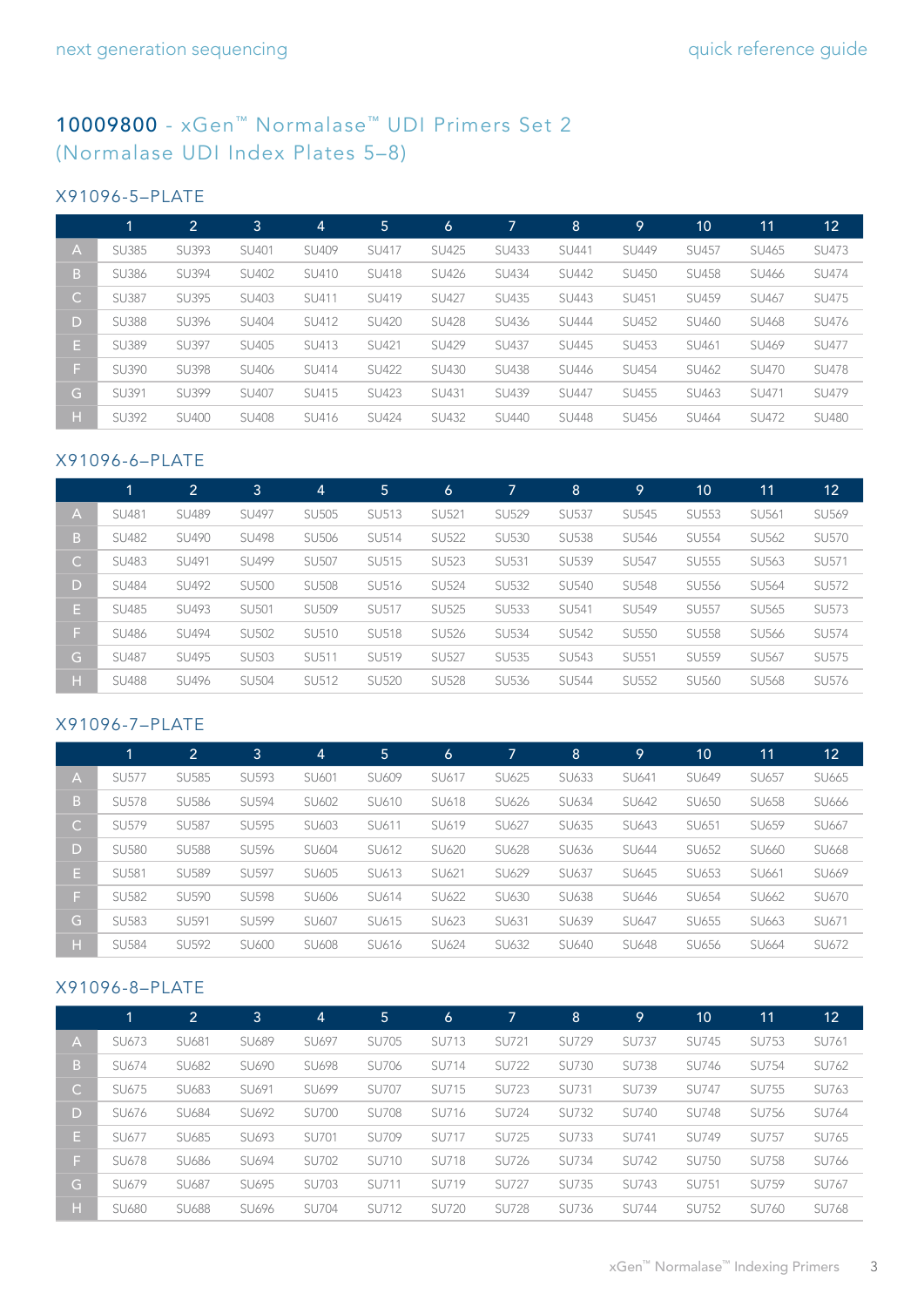### [10009811](https://www.idtdna.com/site/order/stock/partnbr/10009811) - xGen™ Normalase™ UDI Primers Set 3 (Normalase UDI Index Plates 9–12)

#### X91096-9–PLATE

|              | 1            | 2            | 3            | $\overline{A}$ | 5            | 6            | 7            | 8            | 9            | 10           | 11           | 12           |
|--------------|--------------|--------------|--------------|----------------|--------------|--------------|--------------|--------------|--------------|--------------|--------------|--------------|
| A            | SU769        | <b>SU777</b> | <b>SU785</b> | <b>SU793</b>   | <b>SU801</b> | <b>SU809</b> | SU817        | <b>SU825</b> | <b>SU833</b> | SU841        | <b>SU849</b> | <b>SU857</b> |
| B.           | <b>SU770</b> | <b>SU778</b> | <b>SU786</b> | <b>SU794</b>   | <b>SU802</b> | SU810        | <b>SU818</b> | <b>SU826</b> | <b>SU834</b> | <b>SU842</b> | <b>SU850</b> | <b>SU858</b> |
| $\mathsf{C}$ | SU771        | <b>SU779</b> | <b>SU787</b> | <b>SU795</b>   | <b>SU803</b> | SU811        | SU819        | <b>SU827</b> | <b>SU835</b> | <b>SU843</b> | SU851        | <b>SU859</b> |
| D            | <b>SU772</b> | <b>SU780</b> | <b>SU788</b> | SU796          | <b>SU804</b> | SU812        | <b>SU820</b> | <b>SU828</b> | <b>SU836</b> | <b>SU844</b> | <b>SU852</b> | <b>SU860</b> |
| E.           | <b>SU773</b> | <b>SU781</b> | <b>SU789</b> | <b>SU797</b>   | <b>SU805</b> | SU813        | SU821        | <b>SU829</b> | <b>SU837</b> | <b>SU845</b> | <b>SU853</b> | SU861        |
| E.           | <b>SU774</b> | <b>SU782</b> | <b>SU790</b> | <b>SU798</b>   | <b>SU806</b> | SU814        | <b>SU822</b> | <b>SU830</b> | <b>SU838</b> | <b>SU846</b> | <b>SU854</b> | <b>SU862</b> |
| G            | <b>SU775</b> | <b>SU783</b> | SU791        | <b>SU799</b>   | <b>SU807</b> | SU815        | <b>SU823</b> | <b>SU831</b> | <b>SU839</b> | <b>SU847</b> | <b>SU855</b> | SU863        |
| н            | SU776        | <b>SU784</b> | <b>SU792</b> | <b>SU800</b>   | <b>SU808</b> | SU816        | <b>SU824</b> | <b>SU832</b> | <b>SU840</b> | <b>SU848</b> | <b>SU856</b> | <b>SU864</b> |

#### X91096-10–PLATE

|    |              | 2            | 3            | 4            | 5            | 6            | 7            | 8            | 9            | 10           | 11           | 12           |
|----|--------------|--------------|--------------|--------------|--------------|--------------|--------------|--------------|--------------|--------------|--------------|--------------|
| А  | <b>SU865</b> | <b>SU873</b> | <b>SU881</b> | <b>SU889</b> | <b>SU897</b> | <b>SU905</b> | SU913        | SU921        | SU929        | <b>SU937</b> | <b>SU945</b> | SU953        |
| B. | <b>SU866</b> | <b>SU874</b> | <b>SU882</b> | <b>SU890</b> | <b>SU898</b> | SU906        | SU914        | <b>SU922</b> | <b>SU930</b> | <b>SU938</b> | <b>SU946</b> | SU954        |
| C. | <b>SU867</b> | <b>SU875</b> | <b>SU883</b> | SU891        | <b>SU899</b> | <b>SU907</b> | SU915        | SU923        | SU931        | SU939        | <b>SU947</b> | SU955        |
| D  | <b>SU868</b> | SU876        | <b>SU884</b> | <b>SU892</b> | <b>SU900</b> | <b>SU908</b> | SU916        | SU924        | SU932        | <b>SU940</b> | <b>SU948</b> | SU956        |
| Е. | <b>SU869</b> | <b>SU877</b> | <b>SU885</b> | <b>SU893</b> | SU901        | SU909        | SU917        | <b>SU925</b> | SU933        | SU941        | <b>SU949</b> | <b>SU957</b> |
| F. | <b>SU870</b> | <b>SU878</b> | <b>SU886</b> | <b>SU894</b> | SU902        | SU910        | SU918        | SU926        | SU934        | <b>SU942</b> | <b>SU950</b> | <b>SU958</b> |
| G  | SU871        | <b>SU879</b> | <b>SU887</b> | <b>SU895</b> | SU903        | SU911        | SU919        | <b>SU927</b> | <b>SU935</b> | <b>SU943</b> | <b>SU951</b> | <b>SU959</b> |
| н  | <b>SU872</b> | <b>SU880</b> | <b>SU888</b> | <b>SU896</b> | SU904        | SU912        | <b>SU920</b> | <b>SU928</b> | SU936        | <b>SU944</b> | SU952        | SU960        |

#### X91096-11–PLATE

|              | 1            | $\mathbf{2}^{\prime}$ | 3            | 4            | 5            | 6      | 7      | 8      | 9      | 10     | 11     | 12     |
|--------------|--------------|-----------------------|--------------|--------------|--------------|--------|--------|--------|--------|--------|--------|--------|
| A            | SU961        | SU969                 | SU977        | <b>SU985</b> | <b>SU993</b> | SU1001 | SU1009 | SU1017 | SU1025 | SU1033 | SU1041 | SU1049 |
| B.           | SU962        | <b>SU970</b>          | <b>SU978</b> | <b>SU986</b> | <b>SU994</b> | SU1002 | SU1010 | SU1018 | SU1026 | SU1034 | SU1042 | SU1050 |
| $\mathsf{C}$ | SU963        | SU971                 | SU979        | <b>SU987</b> | <b>SU995</b> | SU1003 | SU1011 | SU1019 | SU1027 | SU1035 | SU1043 | SU1051 |
| D            | SU964        | SU972                 | <b>SU980</b> | <b>SU988</b> | SU996        | SU1004 | SU1012 | SU1020 | SU1028 | SU1036 | SU1044 | SU1052 |
| Е.           | SU965        | SU973                 | SU981        | <b>SU989</b> | <b>SU997</b> | SU1005 | SU1013 | SU1021 | SU1029 | SU1037 | SU1045 | SU1053 |
| F.           | SU966        | SU974                 | <b>SU982</b> | <b>SU990</b> | <b>SU998</b> | SU1006 | SU1014 | SU1022 | SU1030 | SU1038 | SU1046 | SU1054 |
| G            | SU967        | SU975                 | <b>SU983</b> | SU991        | <b>SU999</b> | SU1007 | SU1015 | SU1023 | SU1031 | SU1039 | SU1047 | SU1055 |
| н            | <b>SU968</b> | SU976                 | <b>SU984</b> | <b>SU992</b> | SU1000       | SU1008 | SU1016 | SU1024 | SU1032 | SU1040 | SU1048 | SU1056 |

#### X91096-12–PLATE

|              |        | 2      | 3      | 4      | 5      | 6      | 7      | 8      | <u> 19</u>    | 10     | 11     | 12     |
|--------------|--------|--------|--------|--------|--------|--------|--------|--------|---------------|--------|--------|--------|
| A            | SU1057 | SU1065 | SU1073 | SU1081 | SU1089 | SU1097 | SU1105 | SU1113 | SU1121        | SU1129 | SU1137 | SU1145 |
| B            | SU1058 | SU1066 | SU1074 | SU1082 | SU1090 | SU1098 | SU1106 | SU1114 | SU1122        | SU1130 | SU1138 | SU1146 |
| $\mathsf{C}$ | SU1059 | SU1067 | SU1075 | SU1083 | SU1091 | SU1099 | SU1107 | SU1115 | SU1123        | SU1131 | SU1139 | SU1147 |
| D            | SU1060 | SU1068 | SU1076 | SU1084 | SU1092 | SU1100 | SU1108 | SU1116 | SU1124        | SU1132 | SU1140 | SU1148 |
| Е.           | SU1061 | SU1069 | SU1077 | SU1085 | SU1093 | SU1101 | SU1109 | SU1117 | SU1125        | SU1133 | SU1141 | SU1149 |
| F.           | SU1062 | SU1070 | SU1078 | SU1086 | SU1094 | SU1102 | SU1110 | SU1118 | SU1126        | SU1134 | SU1142 | SU1150 |
| G.           | SU1063 | SU1071 | SU1079 | SU1087 | SU1095 | SU1103 | SU1111 | SU1119 | SU1127        | SU1135 | SU1143 | SU1151 |
| H.           | SU1064 | SU1072 | SU1080 | SU1088 | SU1096 | SU1104 | SU1112 | SU1120 | <b>SU1128</b> | SU1136 | SU1144 | SU1152 |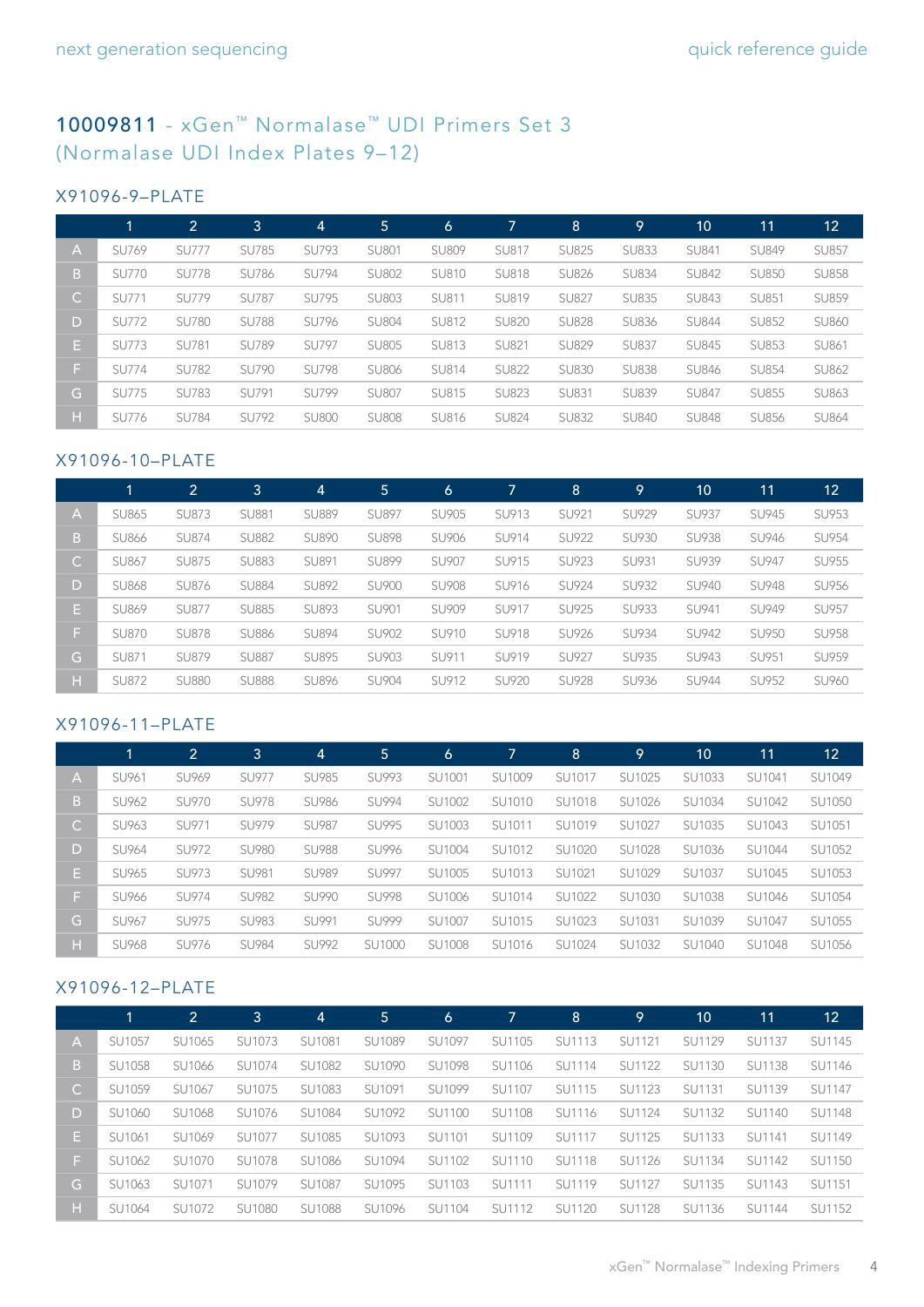### [10009812](https://www.idtdna.com/site/order/stock/partnbr/10009812) - xGen™ Normalase™ UDI Primers Set 4 (Normalase UDI Index Plates 13–16)

#### X91096-13–PLATE

|              | 1      | $\overline{2}$ | 3      | $\overline{4}$ | '5.           | 6      | 7             | 8      | <u> 19</u> | 10            | 11     | 12     |
|--------------|--------|----------------|--------|----------------|---------------|--------|---------------|--------|------------|---------------|--------|--------|
| A            | SU1153 | SU1161         | SU1169 | SU1177         | SU1185        | SU1193 | SU1201        | SU1209 | SU1217     | SU1225        | SU1233 | SU1241 |
| B.           | SU1154 | SU1162         | SU1170 | <b>SU1178</b>  | SU1186        | SU1194 | SU1202        | SU1210 | SU1218     | SU1226        | SU1234 | SU1242 |
| $\mathsf{C}$ | SU1155 | SU1163         | SU1171 | SU1179         | SU1187        | SU1195 | SU1203        | SU1211 | SU1219     | SU1227        | SU1235 | SU1243 |
| D            | SU1156 | SU1164         | SU1172 | SU1180         | <b>SU1188</b> | SU1196 | SU1204        | SU1212 | SU1220     | <b>SU1228</b> | SU1236 | SU1244 |
| Е.           | SU1157 | SU1165         | SU1173 | SU1181         | SU1189        | SU1197 | SU1205        | SU1213 | SU1221     | SU1229        | SU1237 | SU1245 |
| Œ.           | SU1158 | SU1166         | SU1174 | SU1182         | SU1190        | SU1198 | SU1206        | SU1214 | SU1222     | SU1230        | SU1238 | SU1246 |
| G            | SU1159 | SU1167         | SU1175 | SU1183         | SU1191        | SU1199 | SU1207        | SU1215 | SU1223     | SU1231        | SU1239 | SU1247 |
| н            | SU1160 | SU1168         | SU1176 | SU1184         | SU1192        | SU1200 | <b>SU1208</b> | SU1216 | SU1224     | SU1232        | SU1240 | SU1248 |

#### X91096-14–PLATE

|              |        | 2      | 3      | $\vert 4 \vert$ | 5             | 6      | 7             | 8      | 9             | 10            | 11     | 12     |
|--------------|--------|--------|--------|-----------------|---------------|--------|---------------|--------|---------------|---------------|--------|--------|
| Α            | SU1249 | SU1257 | SU1265 | SU1273          | SU1281        | SU1289 | SU1297        | SU1305 | SU1313        | SU1321        | SU1329 | SU1337 |
| B.           | SU1250 | SU1258 | SU1266 | SU1274          | SU1282        | SU1290 | <b>SU1298</b> | SU1306 | SU1314        | SU1322        | SU1330 | SU1338 |
| $\mathsf{C}$ | SU1251 | SU1259 | SU1267 | SU1275          | SU1283        | SU1291 | SU1299        | SU1307 | SU1315        | SU1323        | SU1331 | SU1339 |
| D            | SU1252 | SU1260 | SU1268 | SU1276          | SU1284        | SU1292 | SU1300        | SU1308 | SU1316        | SU1324        | SU1332 | SU1340 |
| Е.           | SU1253 | SU1261 | SU1269 | SU1277          | SU1285        | SU1293 | SU1301        | SU1309 | SU1317        | SU1325        | SU1333 | SU1341 |
| F.           | SU1254 | SU1262 | SU1270 | SU1278          | SU1286        | SU1294 | SU1302        | SU1310 | <b>SU1318</b> | SU1326        | SU1334 | SU1342 |
| G            | SU1255 | SU1263 | SU1271 | SU1279          | SU1287        | SU1295 | SU1303        | SU1311 | SU1319        | SU1327        | SU1335 | SU1343 |
| н.           | SU1256 | SU1264 | SU1272 | SU1280          | <b>SU1288</b> | SU1296 | SU1304        | SU1312 | SU1320        | <b>SU1328</b> | SU1336 | SU1344 |

#### X91096-15–PLATE

|              | 1             | 2      | 3             | 4      | 5      | 6             | 7             | 8      | $\overline{9}$ | 10     | 11            | 12     |
|--------------|---------------|--------|---------------|--------|--------|---------------|---------------|--------|----------------|--------|---------------|--------|
| IA.          | SU1345        | SU1353 | SU1361        | SU1369 | SU1377 | SU1385        | SU1393        | SU1401 | SU1409         | SU1417 | SU1425        | SU1433 |
| B.           | SU1346        | SU1354 | SU1362        | SU1370 | SU1378 | SU1386        | SU1394        | SU1402 | SU1410         | SU1418 | SU1426        | SU1434 |
| $\mathsf{C}$ | SU1347        | SU1355 | SU1363        | SU1371 | SU1379 | SU1387        | SU1395        | SU1403 | SU1411         | SU1419 | SU1427        | SU1435 |
| D            | <b>SU1348</b> | SU1356 | SU1364        | SU1372 | SU1380 | <b>SU1388</b> | SU1396        | SU1404 | SU1412         | SU1420 | <b>SU1428</b> | SU1436 |
| Е.           | SU1349        | SU1357 | SU1365        | SU1373 | SU1381 | SU1389        | SU1397        | SU1405 | SU1413         | SU1421 | SU1429        | SU1437 |
| F.           | SU1350        | SU1358 | SU1366        | SU1374 | SU1382 | SU1390        | <b>SU1398</b> | SU1406 | SU1414         | SU1422 | SU1430        | SU1438 |
| G.           | SU1351        | SU1359 | SU1367        | SU1375 | SU1383 | SU1391        | SU1399        | SU1407 | SU1415         | SU1423 | SU1431        | SU1439 |
| н            | SU1352        | SU1360 | <b>SU1368</b> | SU1376 | SU1384 | SU1392        | SU1400        | SU1408 | SU1416         | SU1424 | SU1432        | SU1440 |

#### X91096-16–PLATE

|              |               | 2      | 3      | 4      | 5 <sup>5</sup> | $\circ$       | 7      | 8      | .9     | 10     | 11     | $\overline{12}$ |
|--------------|---------------|--------|--------|--------|----------------|---------------|--------|--------|--------|--------|--------|-----------------|
| A            | SU1441        | SU1449 | SU1457 | SU1465 | SU1473         | SU1481        | SU1489 | SU1497 | SU1505 | SU1513 | SU1521 | SU1529          |
| B            | SU1442        | SU1450 | SU1458 | SU1466 | SU1474         | SU1482        | SU1490 | SU1498 | SU1506 | SU1514 | SU1522 | SU1530          |
| $\mathsf{C}$ | SU1443        | SU1451 | SU1459 | SU1467 | SU1475         | SU1483        | SU1491 | SU1499 | SU1507 | SU1515 | SU1523 | SU1531          |
| D.           | SU1444        | SU1452 | SU1460 | SU1468 | SU1476         | SU1484        | SU1492 | SU1500 | SU1508 | SU1516 | SU1524 | SU1532          |
| E.           | SU1445        | SU1453 | SU1461 | SU1469 | SU1477         | SU1485        | SU1493 | SU1501 | SU1509 | SU1517 | SU1525 | SU1533          |
| F.           | SU1446        | SU1454 | SU1462 | SU1470 | SU1478         | SU1486        | SU1494 | SU1502 | SU1510 | SU1518 | SU1526 | SU1534          |
| G.           | SU1447        | SU1455 | SU1463 | SU1471 | SU1479         | SU1487        | SU1495 | SU1503 | SU1511 | SU1519 | SU1527 | SU1535          |
| н.           | <b>SU1448</b> | SU1456 | SU1464 | SU1472 | SU1480         | <b>SU1488</b> | SU1496 | SU1504 | SU1512 | SU1520 | SU1528 | SU1536          |